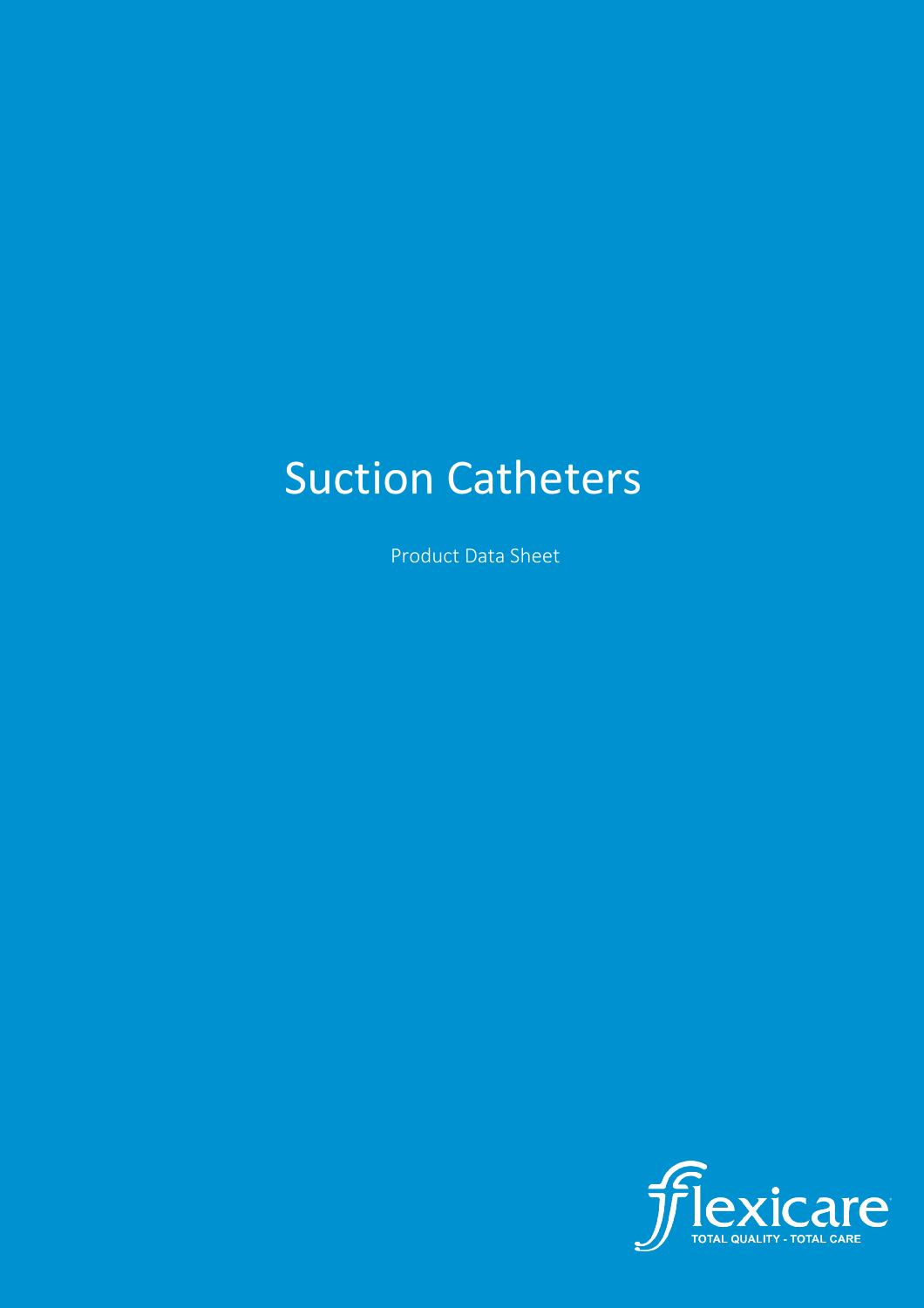## **PRODUCT**: Suction Catheter



#### **DESCRIPTION / FUNCTION**

Flexicare Suction Catheters are designed for removal of excess fluids from the oral, tracheal and endobronchial areas within a patient using vacuum suction.

Flexicare Suction Catheters include Standard and Vacuum Controlled. The range is essentially designed for suction implementation, and will connect to the suction source via Flexicare's Suction Tubing.

#### **WARNINGS**

- Do not use if packaging is open or damaged.
- Single-use device only. Do not re-sterilise or autoclave.
- After use, this product is contaminated waste and may be a potential biohazard. Handle and dispose of in accordance with hospital policy and applicable local guidelines and regulations.

#### **SPECIFICATION / KEY FEATURES**

- Smooth Tip at the patient end is rounded to reduce risk of injury
- Smooth Main Tube facilitates easy insertion through all types of airways, tubes and connectors
- Double Sided Eyes are smooth and free from sharp edges
- Clear Tube allows clinicians to visualise suctioning of patient
- Colour coded connectors for easy identification of tube diameter
- Supplied Sterile Ethylene Oxide (EO) gas
- Conforms to requirements of ISO 8836 Suction Catheters for use in the Respiratory Tract
- Catheter Tube Length 500mm
- Latex free
- DEHP free

| <b>Designated Size</b> |                         |                        |                       |
|------------------------|-------------------------|------------------------|-----------------------|
| French (Charriere)     | <b>Outside Diameter</b> | <b>Inside Diameter</b> | Colour Identification |
| Equivalent (F)         | (mm                     | (mm)                   |                       |
|                        | 2.00                    | 1.00                   | Light Green           |
|                        | 2.66                    | 1.75                   | Light Blue            |
| 10                     | 3.33                    | 2.00                   | <b>Black</b>          |
| 12                     | 4.00                    | 2.45                   | White                 |
| 14                     | 4.66                    | 2.95                   | Dark Green            |
| 16                     | 5.33                    | 3.40                   | Orange                |
| 18                     | 6.00                    | 3.90                   | Red                   |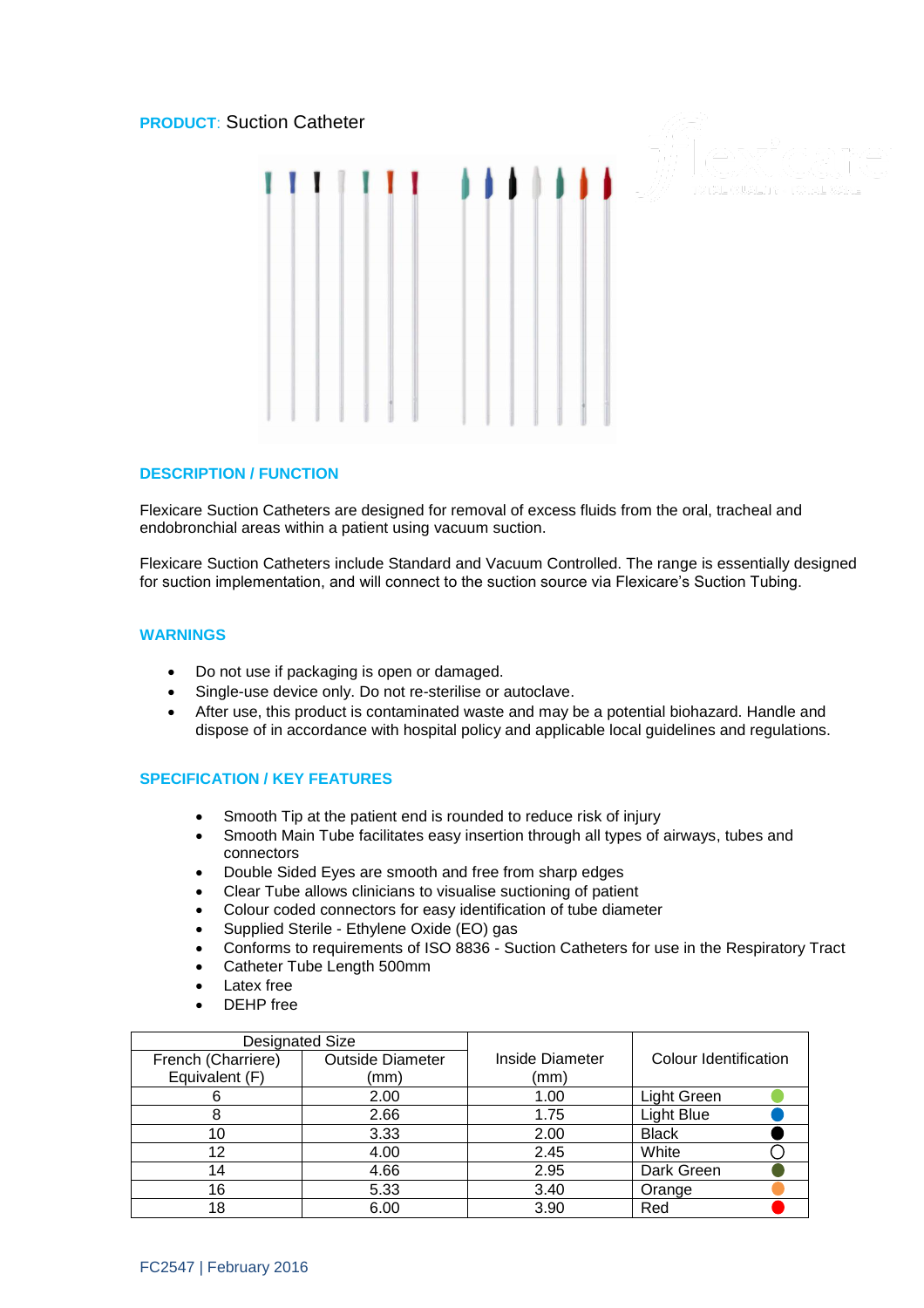## **PRODUCT RANGE & PART NUMBERS**

| <b>Product</b> | <b>Description</b>                                      | Quantity |
|----------------|---------------------------------------------------------|----------|
| Code           |                                                         |          |
| 050-10-06      | Suction Catheter without Vacuum Control, 6fr, 2.00mm    | 100      |
| 050-10-08      | Suction Catheter without Vacuum Control, 8fr, 2.66mm    | 100      |
| 050-10-10      | Suction Catheter without Vacuum Control, 10fr, 3.33mm   | 100      |
| 050-10-12      | Suction Catheter without Vacuum Control, 12fr, 4.00mm   | 100      |
| 050-10-14      | Suction Catheter without Vacuum Control, 14fr, 4.66mm   | 100      |
| 050-10-16      | Suction Catheter without Vacuum Control, 16fr, 5.33mm   | 100      |
| 050-10-18      | Suction Catheter without Vacuum Control, 18fr, 6.00mm   | 100      |
| 050-20-06      | Suction Catheter with Side Vacuum Control, 6fr, 2.00mm  | 100      |
| 050-20-08      | Suction Catheter with Side Vacuum Control, 8fr, 2.66mm  | 100      |
| 050-20-10      | Suction Catheter with Side Vacuum Control, 10fr, 3.33mm | 100      |
| 050-20-12      | Suction Catheter with Side Vacuum Control, 12fr, 4.00mm | 100      |
| 050-20-14      | Suction Catheter with Side Vacuum Control, 14fr, 4.66mm | 100      |
| 050-20-16      | Suction Catheter with Side Vacuum Control, 16fr, 5.33mm | 100      |
| 050-20-18      | Suction Catheter with Side Vacuum Control, 18fr, 6.00mm | 100      |

## **MATERIALS**

| <b>Component</b>              | Material                               |  |
|-------------------------------|----------------------------------------|--|
| Main Tube                     | Medical grade Polyvinyl Chloride (PVC) |  |
| <b>Colour Coded Connector</b> | Medical grade Polyvinyl Chloride (PVC) |  |